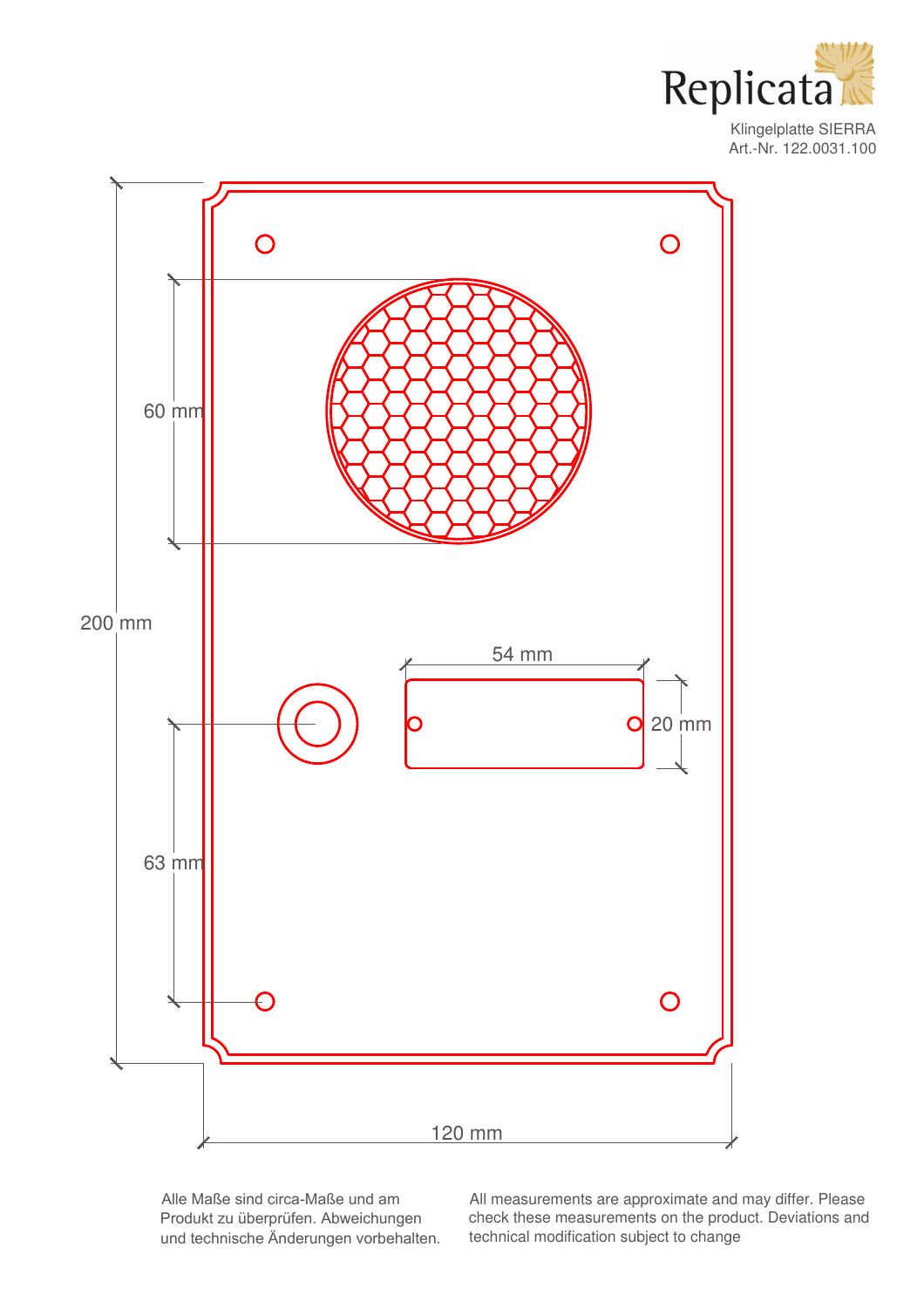

Klingelplatte SIERRA Art.-Nr. 122.0031.200



Alle Maße sind circa-Maße und am Produkt zu überprüfen. Abweichungen und technische Änderungen vorbehalten.

All measurements are approximate and may differ. Please check these measurements on the product. Deviations and technical modification subject to change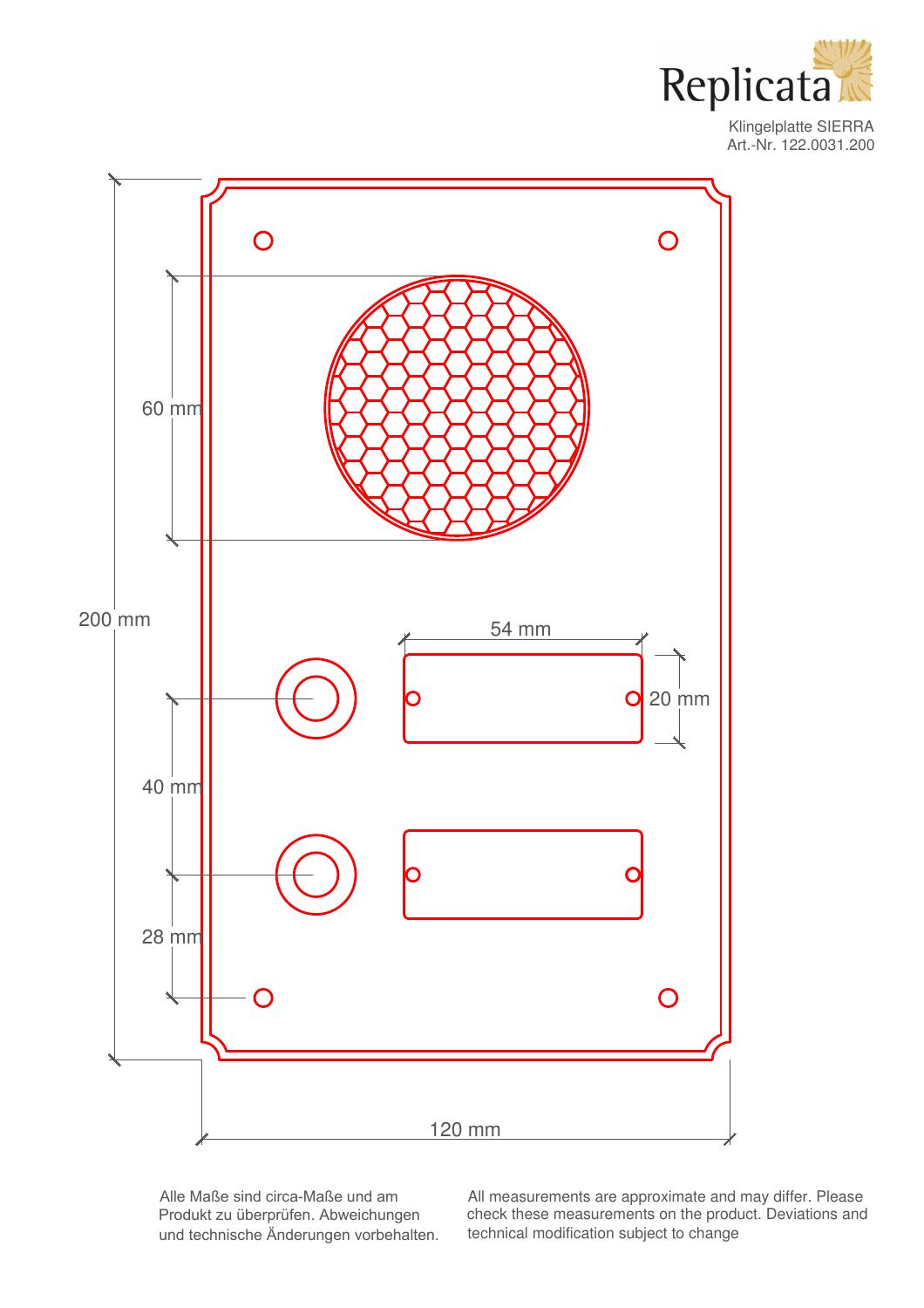

Klingelplatte SIERRA Art.-Nr. 122.0031.300



Alle Maße sind circa-Maße und am Produkt zu überprüfen. Abweichungen und technische Änderungen vorbehalten.

All measurements are approximate and may differ. Please check these measurements on the product. Deviations and technical modification subject to change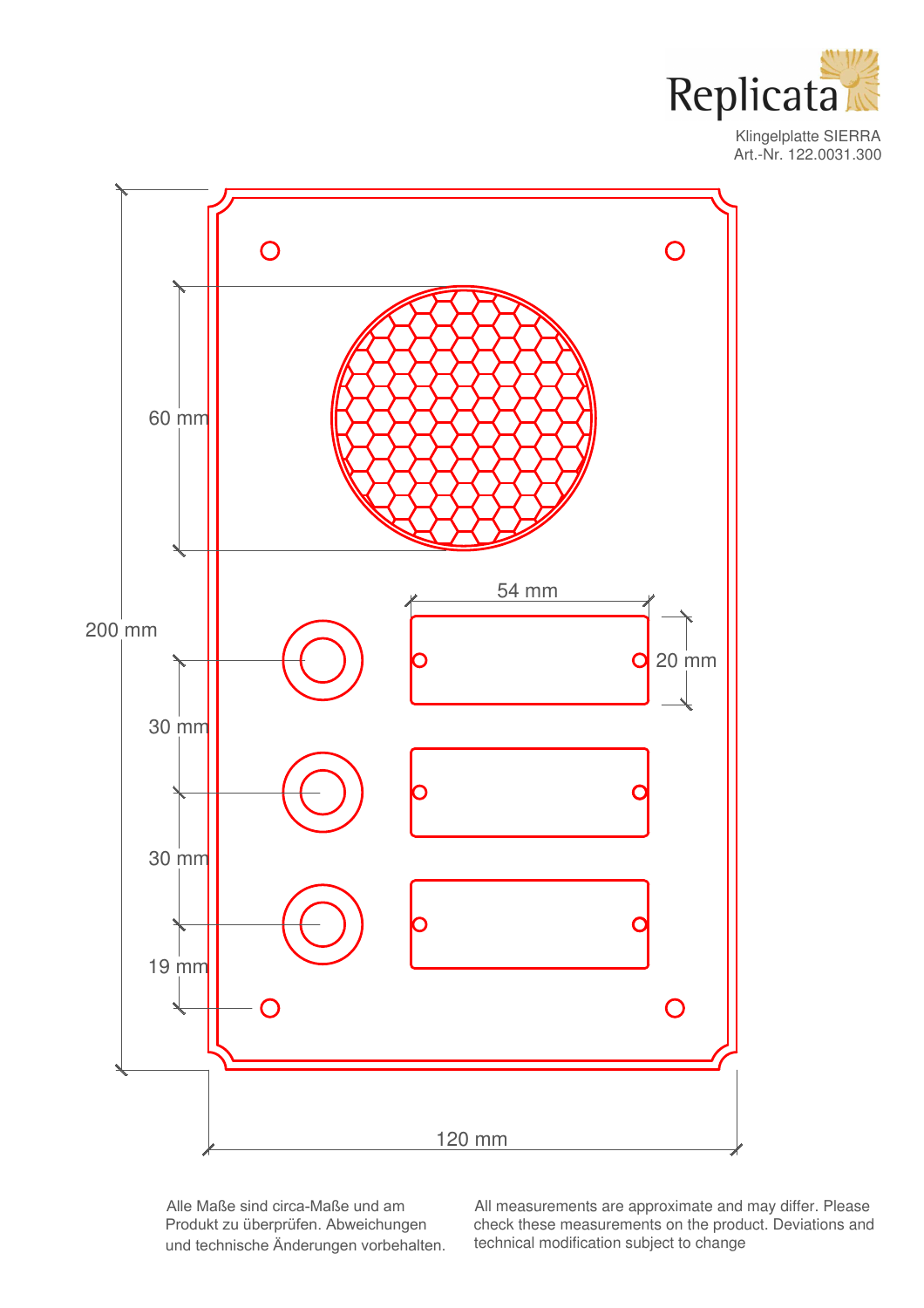





Alle Maße sind circa-Maße und am Produkt zu überprüfen. Abweichungen und technische Änderungen vorbehalten. All measurements are approximate and may differ. Please check these measurements on the product. Deviations and technical modification subject to change.